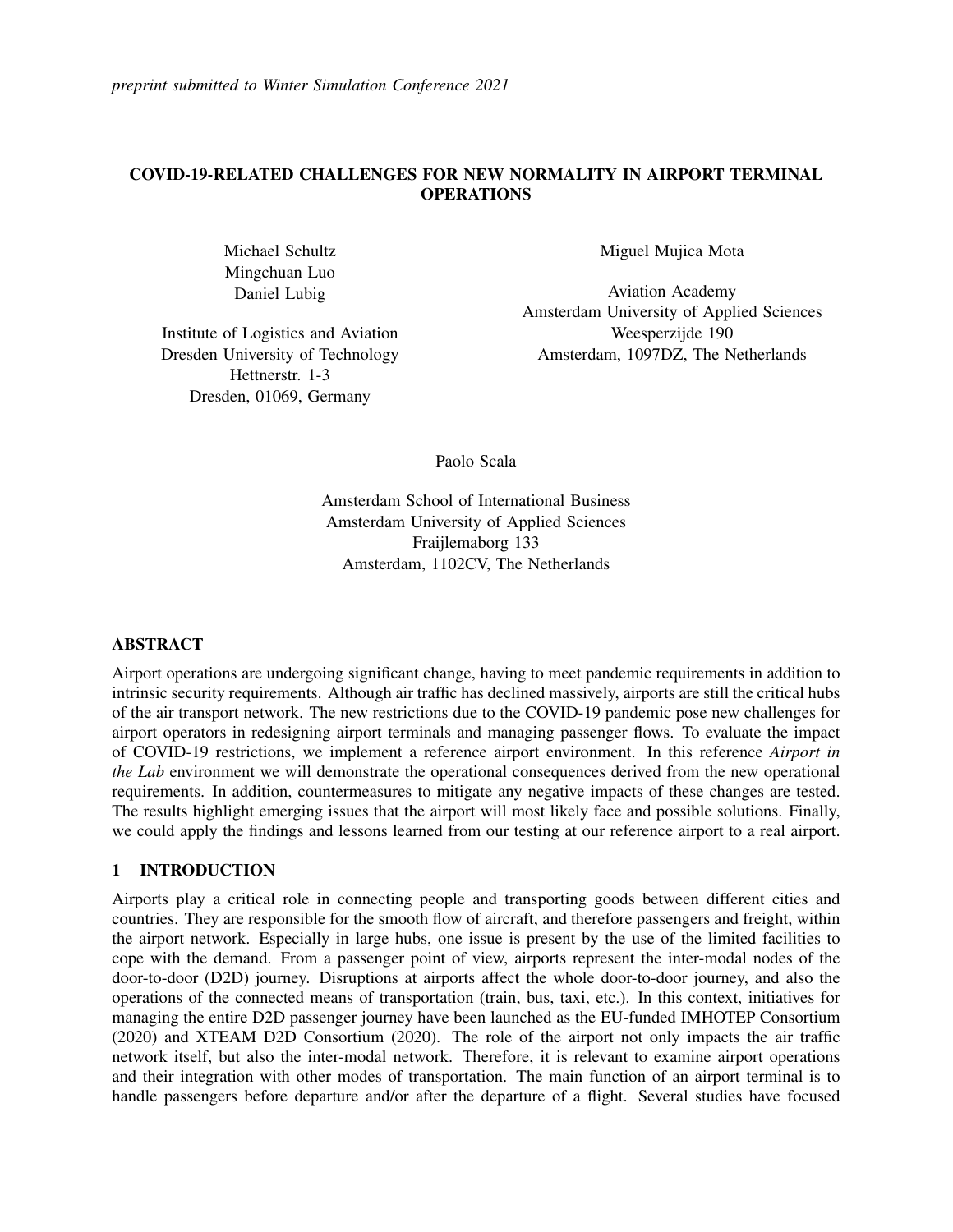on airport terminals, but mostly on specific operations, such as check-in allocation [\(Mota 2015\)](#page-11-1), security process [\(Kierzkowski and Kisiel 2016\)](#page-10-1), or boarding process [\(Schultz 2018;](#page-11-2) [Schultz and Reitmann 2018\)](#page-11-3). In this study, we want to evaluate the airport terminal departure operations by implementing an integrated approach, where all the terminal operations are considered. In this way, we can evaluate also the impact of interactions between operations on the overall airport terminal performance.

The COVID-19 pandemic is having a huge impact on the aviation industry [\(ICAO 2021\)](#page-10-2), as the air traffic has seen a decrease by 65%, with the only exception of the cargo traffic which has seen an increase in traffic by 10% [\(EUROCONTROL 2021\)](#page-10-3). The aviation sector has reported 11.9 billion losses in 2021, with 4.8 million direct jobs lost [\(IATA 2020b\)](#page-10-4). [EUROCONTROL \(2020\)](#page-10-5) forecasts show that in the most optimistic scenarios, where vaccines will be deployed in most of the European countries for the summer of 2021, recovery to 2019 levels (pre COVID-19) will be within 3 years, in 2024. The COVID-19 pandemic has forced authorities to implement various methods for protecting people and make sure to stop the spreading of the virus. Two examples are the enforcement of social distancing rules and the use of face masks. The airport processes are affected by the previously mentioned measures as well. For instance, social distancing rules for cabin crew members and air passengers applied both in the US [\(FAA 2020\)](#page-10-6) and in Europe [\(EASA 2020\)](#page-10-7), advising 2m (6 feet) and 1.5m, respectively. Moreover, airport operators had to adapt to the new situation by re-designing the terminal layout and re-thinking the use of the terminal space. Areas that previously were used for passengers' comfort (e.g. waiting areas in departure halls, waiting areas in the proximity of the gates) are now used for conducting COVID-19 tests, for controlling required passenger documents, or for measuring passengers' temperature. These new requirements have impacted airport terminals from an operational point of view, as passengers now follow different (forced) paths within the terminal and new boarding procedures have been implemented. In the report provided by [EASA \(2020\)](#page-10-7) operational guidelines are provided to air passengers for arrival, departure, and transfer operations. In the USA specific instructions were given for the security checkpoints operations [\(TSA 2021\)](#page-11-4).

## 1.1 Literature review

The performance of an airport is determined by efficient land- and airside operations. For example, limited runway or apron capacity affects operations, as do restrictions on security or passport control. The aircraft turnaround is the link between aircraft and passenger trajectories. Deviations (disruptions) on either side can lead to delays, and these can lead to further, cascading effects on the air transportation network. Therefore, airlines should consider coupled optimization of the airport (ground) and flight operations in their flight planning [\(Rosenow and Schultz 2018\)](#page-11-5). In the work of [Zografos et al. \(2013\),](#page-11-6) a tool for total airport operations management was developed. They considered airside (runways, aprons) and landside (check-in, security, gate lounge) elements and provided a decision support system for strategic, tactical, and operational scenarios. The tool was validated through case studies proving to be a good approximation of reality and a good tool for planning purposes. [Scala et al. \(2020\),](#page-11-7) [Scala et al. \(2021\)](#page-11-8) focused on the integration of airspace ad ground airport operations where they optimized the aircraft landing sequence as well as the capacity of the ground (runway, taxiway, and terminals).

Simulation techniques have been used extensively in the last decades for modeling passenger handling in the airport terminal. From observed behaviors, passenger models were derived and validated, and used to analyze the inherent variability of handling operations. In-depth evaluation of different operational scenarios analysis allows deriving appropriate strategies for passenger guidance, (dynamic) reaction on peak demands, or efficient information flow for the digital passenger. The most used simulation approaches have been agent-based (ABS) and discrete event (DES). The former fits best to instances where the individual behavior of passengers within the terminal is focused, as in this approach, the agents (passengers) of the simulation model can make their own decisions and interact with other agents. DES best fits cases that concentrate on the performance evaluation of specific terminal facilities. Here, passengers follow a predefined path and interact with facilities rather than with other passengers. Some authors focused on individual airport terminal operations, while other authors considered a more integrated approach by simulating the entire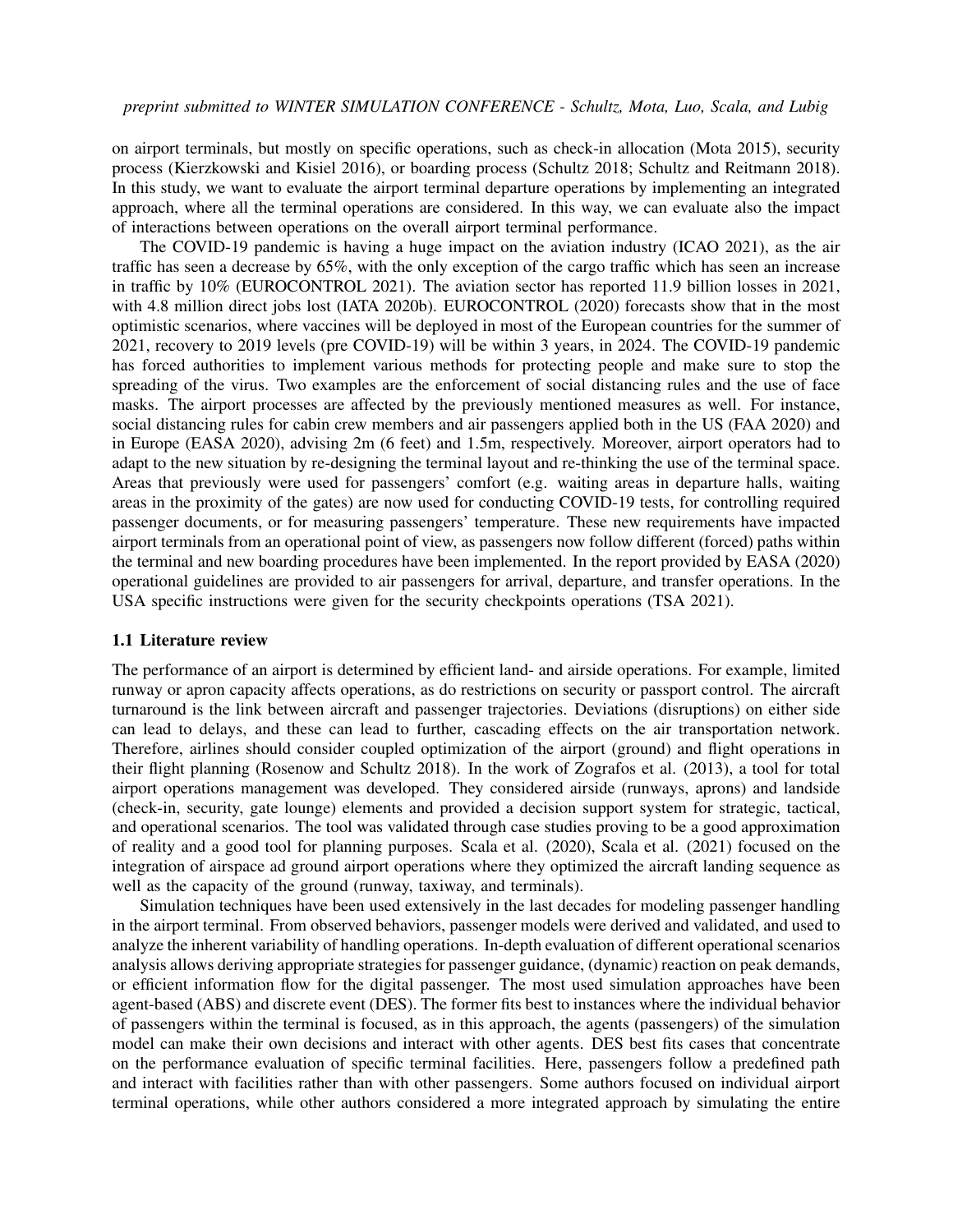passengers' flow within the terminal. Among the former category, we can find [Mota \(2015\),](#page-11-1) who focused on improving the check-in desks allocation by combining DES with a genetic algorithm. Discrete event simulation was used by [Rauch and Kljajic \(206\)](#page-11-9) and [Alodhaibi et al. \(2017\),](#page-10-8) focusing on passenger departure flow and airport terminal capacity assessment.

The combination of simulation and optimization techniques has been often applied to such issues, as their characteristics complement each other. On the one hand, optimization allows to come up with an optimal solution in a relatively fast time; on the other hand, simulation can evaluate aspects such as the variability of the systems and agent interactions. [Ma et al. \(2011\)](#page-10-9) focused also on check-in operations, as they developed an agent-based simulation model for evaluating the behavior of passengers in the departure hall. Both [Kierzkowski and Kisiel \(2016\)](#page-10-1) and [Mota et al. \(2019\)](#page-11-10) evaluated the security checkpoint performance to improve their efficiency and ensure an acceptable passenger's service quality. Recently, [Sanz et al. \(2021\)](#page-11-11) proposed a machine learning approach for capturing queuing behavioral patterns by using simulation for generating data about passengers' queuing at check-in and security checkpoint. By both [Manataki and](#page-10-10) [Zografos \(2010\)](#page-10-10) and [Schultz and Fricke \(2011\),](#page-11-12) agent-based simulation models are developed for high-level and tactical decisions to influence and improve the flow of passengers within airport terminals. Similar studies cope with the stochastic behavior of passenger movements within airport terminals [\(Schultz 2013\)](#page-11-13), and on providing efficient guidance to passengers and enable individual navigation in the complex terminal [\(Schultz et al. 2007\)](#page-11-14). An agent-based simulation was used also in the work of [Janssen et al. \(2019\),](#page-10-11) where airport terminal operations were modeled under an operational, tactical, and strategical point of view.

The COVID-19 pandemic regulations require adapted handling procedures, which imply new operational challenges. In the article of [Choi \(2021\),](#page-10-12) the impact of COVID-19 on the operations within airport terminals has been evaluated from an economical point of view. The authors highlighted that the increase of passenger dwelling time can increase existing purchaser's spending rather than create new buyers. They pointed out the need for a change in sales strategy. [Schultz and Fuchte \(2020\)](#page-11-15) developed a model for evaluating the transmission risk in the aircraft cabin, which was applied to optimize passenger group (e.g., families, couples) boarding [\(Schultz and Soolaki 2021\)](#page-11-16). The results showed a reduction of boarding time by about 60% and less transmission risk (reduced by 85%) compared to the COVID-19 standard boarding, thus, contributing to near-to-normal operation progress. In the work of [Kierzkowski and Kisiel \(2020\)](#page-10-13) the security control operations were modeled to evaluate the impact of social distancing.

#### 1.2 Focus and structure of document

In this paper, we evaluate the impact of the constraints and requirements imposed on airport terminal operations due to COVID-19. To do this, we develop reference airport terminal layouts that we use as a testbed to test different potential scenarios and mitigation strategies. In this way, we can highlight the potential issues and challenges faced by airport operators. This work first follows a generic approach to then apply the obtained results and solution strategies to specific airport terminals. Through a dynamic agent-based passenger model, we can evaluate the inherent variability of the airport terminal system and evaluate the interactions between different agents (passengers) and the operational processes. The paper is structured as follows. After the introduction, we explain the airport terminal operations in detail and emphasize also how the new processes given by the COVID-19 regulations are implemented. In section 3, we describe the main characteristics of the simulation model for the generic airport terminal. In section 4, we test different scenarios and discuss the results. Finally, the conclusions section highlights the insights obtained by the main findings and possible further developments.

## 2 AIRPORT TERMINAL OPERATIONS

The airport terminal is the area that facilitates passengers in their journey. The processes to be undergone within an airport terminal differs depending on the type of passengers, i.e. arriving, departing, and transferring. Figure [1](#page-3-0) depicts the passenger flows considering departure, arrival, and transfer processes.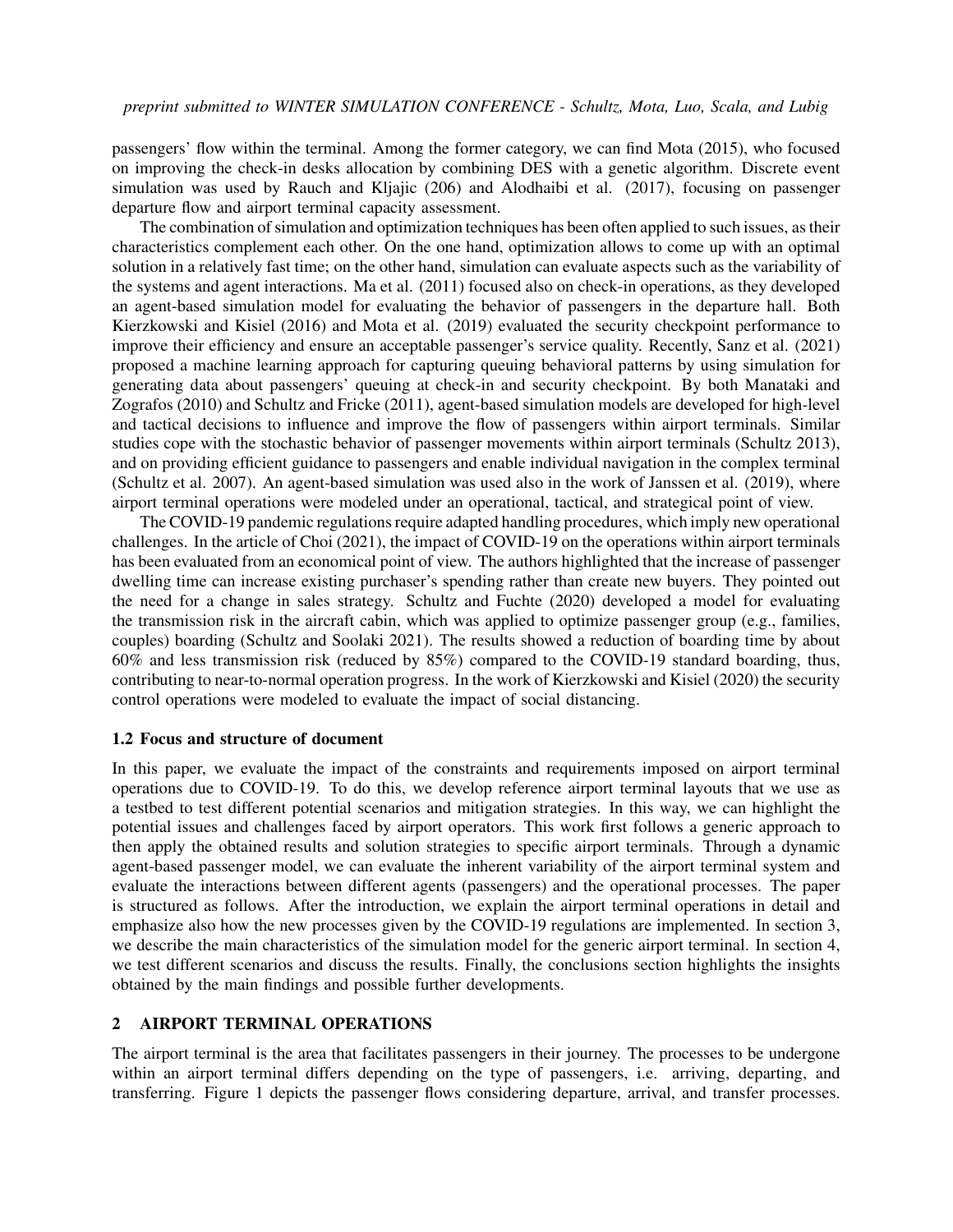Departing passengers will be forced to pass through the scan of boarding passes and security checkpoints before going to the assigned gate. Even before that, passengers have the option to stop by at check-in counters (manned/self-service) for checking in their flights and dropping off their luggage. The previous process is optional as nowadays airlines allow passengers to do the check-in online. Arriving passengers follow almost an inverse path compared to departing passengers, as their scope is to leave the airport terminal. These types of passengers are forced to follow a path that leads them from their assigned arrival gate, until the airport exit, through the baggage claim and the arrival hall. Transfer passengers need to move from their assigned arrival gate to the newly assigned departure gate. Depending on the flight origin/destination, passengers must undergo the process of passport control, and this applies to all the three previously mentioned types of passengers. Moreover, since non-aeronautical revenues have become a critical source of revenue for airports, shopping and catering areas are usually located before and after security so that passengers have the chance to spend their idle time there.



<span id="page-3-0"></span>Figure 1: Passengers flows in pre COVID-19 scenarios: departure (left), arrival (right), transfer (below).

The COVID-19 pandemic has twisted all these predefined processes, as now airport operators require passengers to follow new safe measures [\(EASA 2020;](#page-10-7) [TSA 2021\)](#page-11-4). These measures have added extra processes to be undergone by passengers, they are highlighted in red in the diagrams of Figure [2.](#page-4-0) For instance, in the context of physical distance, the [IATA \(2020a\)](#page-10-14) demands a distance of at least 1 meter and the [FAA \(2020\)](#page-10-6) a minimum of 6 feet (2 meters). Additional processes such as temperature check, COVID-19 test certificate check, health self-declaration check have become standard procedures at most airport terminals. These processes are fitted into the existing airport terminal operations in different moments of the passenger trajectory (arrivals, departures, transfers). Moreover, some airports are equipped with facilities for conducting quick COVID-19 tests, to let passengers travel to countries where a negative test is required within few hours before the time of departure. These additional processes have affected the management of the passenger flow within the terminal, as now the existing spaces need to accommodate these additional processes. For example, the need for departing passengers undergoing various additional processes in the check-in area (e.g. temperature check, boarding pass control, quick COVID-19 test, health self-declaration checkpoint), has directly affected the subsequently following processes of the security control. Here, the check-in area does not act as a retention area anymore, and the passengers arrive at the security control without getting buffered. In particular, when peaks of departing passengers occur, it results in long queues and waiting times. For the efficient utilization of the terminal area, the (dynamic) space requirement is shifted to security control.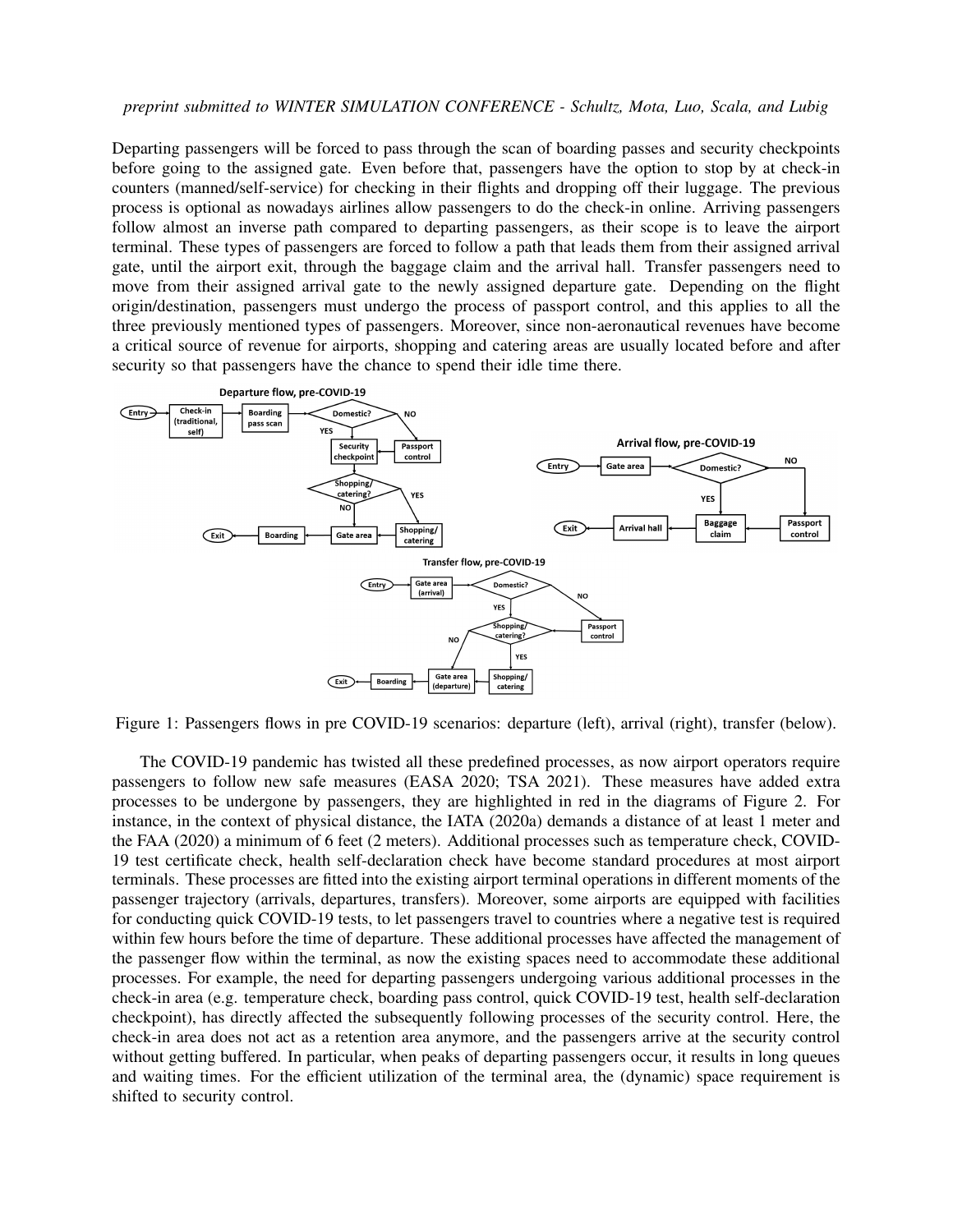

<span id="page-4-0"></span>Figure 2: Passengers flows in COVID-19 scenarios: departure (left), arrival (right), transfer (below).

# 3 IMPLEMENTATION AND APPLICATION

The *Airport in the Lab* concept to create a reference terminal environment that would be used as a test-bed for the evaluation of the airport performance under different scenarios. The main advantage of developing such a standard model is that it can be easily shared between researchers and operators and that it is general enough to reproduce the results obtained. This includes the terminal layout as well as all the operations which are carried out at an airport, for the different passengers' flows (arrivals, departures, transfers). We modeled a linear airport terminal layout with specific characteristics to test various concepts, policies, and technologies at an aggregate level before applying them to a real-scaled airport layout. The main characteristics of our standard approach for the *Airport in the Lab* are described in the following by the airport terminal layout, the main terminal areas, and facilities considered (Figure [3\)](#page-4-1).



<span id="page-4-1"></span>Figure 3: *Airport in the Lab* - Terminal (left) and departure hall (right) implemented in CAST.

The terminal has a centralized layout, where both departure and arrival operations are deployed in one building, gates are placed one after the other on one side of the terminal building. The terminal entrances are located on the other side of the building. The terminal areas and facilities are placed between the entrances and gates (Figure [3,](#page-4-1) left). Some of the terminal areas considered are related to departure passengers only, some for arrivals passengers, and others for both. The main terminal area shares both departures and arrivals areas like the passengers' standing/flowing area (arrival and departures). While,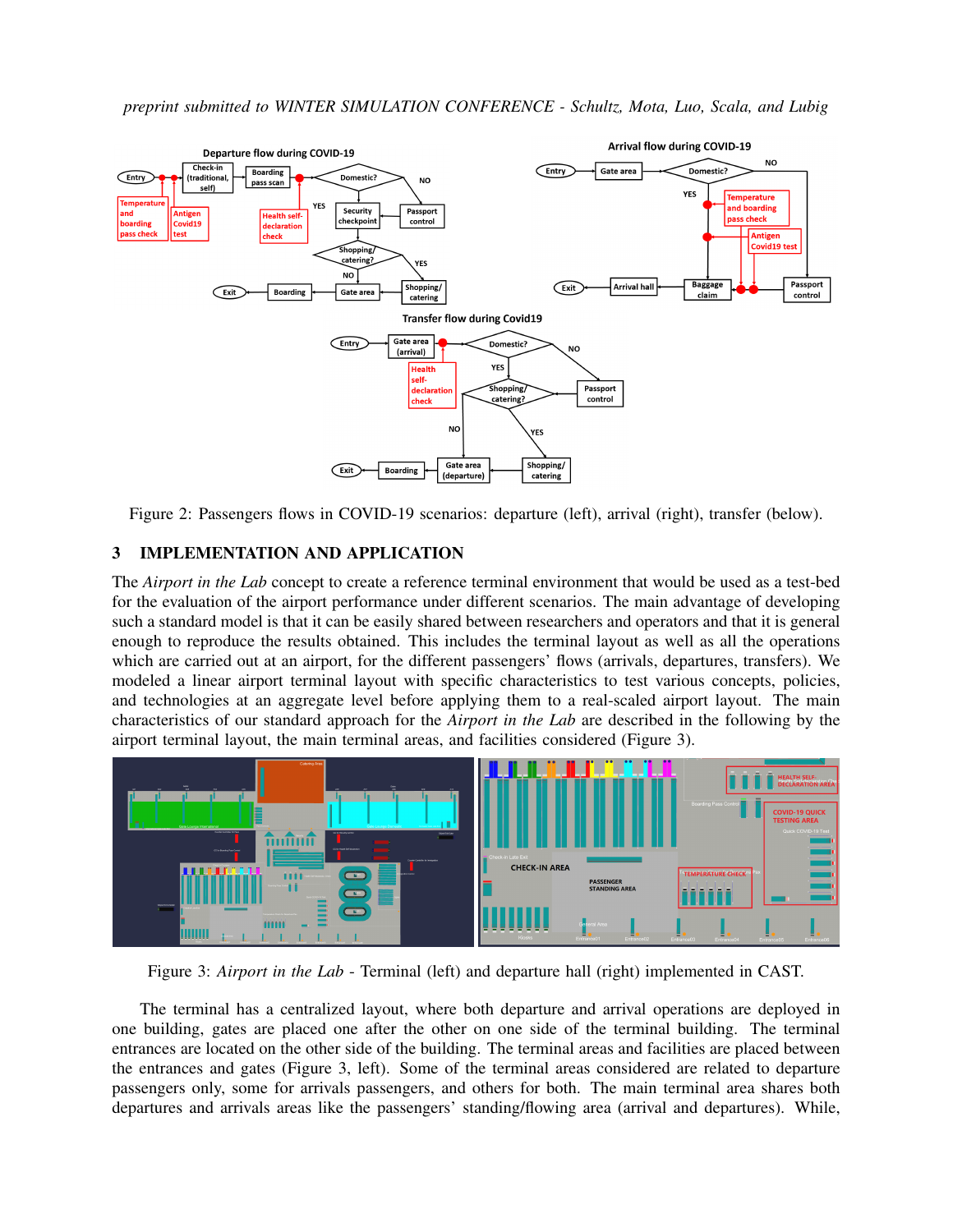check-in area (manual and self), security area, passport control area, domestic lounge area, international lounge area, and a catering area are reserved for departure passengers. Arrival-only passenger areas are the immigration control area and the baggage claim area. We embedded in our *Airport in the Lab* specific areas for passenger safety such as temperature check and health self-declaration before security control, and quick COVID-19 test in the departure hall (see Figure [3,](#page-4-1) right).

Table [1](#page-5-0) lists the terminal facilities and their (distributed) transaction times. The process with the longest transaction time is the quick COVID-19 test counters, as for this process, the passengers need to wait around 15 minutes for the test results. However, this process is not mandatory, as we assumed that only 10% of the passengers need to do it. The processing times follow a Normal Distribution (mean  $\mu$ , standard deviation  $\sigma$ ). Regarding the manual check-in counters, we assumed different airlines operating, with different processing times. Regarding Manual immigration counter processing time, we distinguished between EU and non-EU passengers, assuming that the latter will take more time. The processing times for the terminal facilities were chosen based on field experiences.

<span id="page-5-0"></span>

| Facility                      | Amount | Transaction time for each passenger [s] |
|-------------------------------|--------|-----------------------------------------|
|                               |        |                                         |
| Temperature check counters    | 6      | Normal $(10, 2)$                        |
| Quick COVID-19 test reception |        | Normal(120, 30)                         |
| Quick COVID-19 test stand     | 6      | Normal(900, 120)                        |
| Manual check-in counters      | 20     | Online: 100, Manned: 150                |
| Self check-in kiosks          | 8      | Normal $(30, 6)$                        |
| Boarding pass scan gates      |        | Normal $(5, 1)$                         |
| Health self-declaration desks |        | Normal $(10, 5)$                        |
| Security checkpoint           | 10     | Normal(140, 28)                         |
| Passport control              | 6      | Normal $(40, 4)$                        |
| Boarding gates                | 10     | Normal $(3, 1)$                         |
| Manual immigration counters   | 8      | EU: 20, non-EU: 40                      |
| E-gate immigration counters   | 8      | 10                                      |

Table 1: Service characteristics of terminal facilities: Normal Distribution ( $\mu$ ,  $\sigma$ ) and constant durations.

We modeled only the departure process, as it is the most relevant for evaluating the impact of COVID-19 restrictions (see Figure [3](#page-4-1) (right)). Passengers must have a negative COVID-19 certificate to enter the terminal. Therefore, passengers' companions are not considered in our model. The passengers follow the departure as already shown in Figure [2.](#page-4-0) Due to COVID-19 measures, the check-in kiosks are assumed inactive, however, they are still in the terminal as these operations could resume once the restrictions will be relieved. We set the passenger distance in a queue before the facilities to  $1.5m$  to  $2m^2$  as the minimum comfortable area for each passenger. We apply a nominal half-day flight schedule with three peaks. We implemented several scenarios which resemble the COVID-19 measures applied in different airports worldwide. Moreover, the general guidelines provided by institutional bodies such [ICAO \(2021\),](#page-10-2) [EASA \(2020\),](#page-10-7) [FAA \(2020\),](#page-10-6) [IATA \(2021\)](#page-10-15) are considered.

Table [2](#page-6-0) contains implemented measures and scenarios. We define S1 as the reference case for standard handling processes. In this scenario, we implement the COVID-19 restriction widely in place at airports such as distancing and extra processes like self-declaration checkpoint. We then develop two further scenarios where extra restrictions take place. In S2, a temperature checkpoint is added, while in S3 a dedicated area for a quick COVID-19 test was considered. After these three scenarios were settled, we also developed two policies that attempted to mitigate the facilities congestion under COVID-19 pressure, which are: policy A - early arrival of passengers at the terminal (1 hour early), and policy B - same conditions as policy A, but the check-in counters will open 1 hour earlier than planned.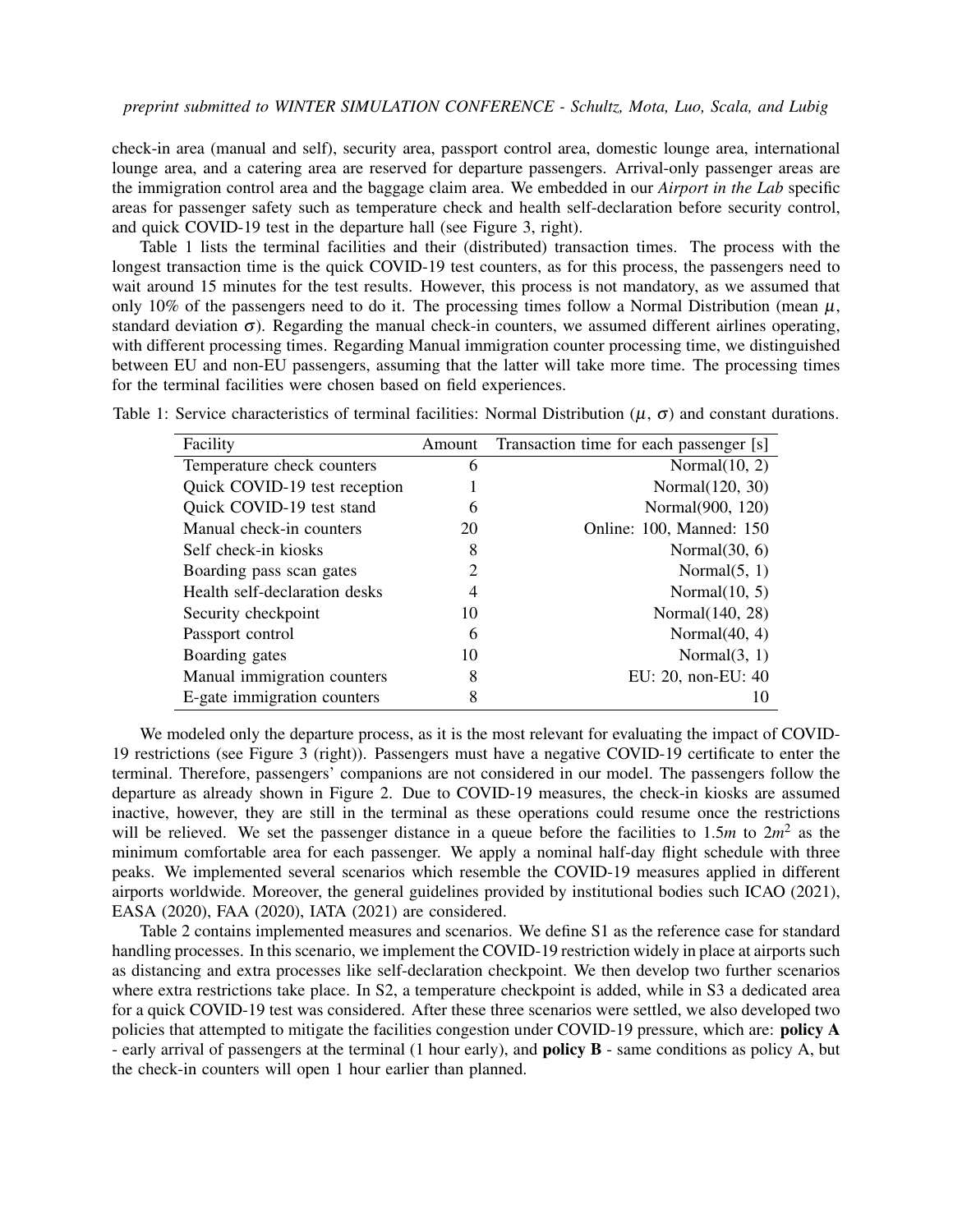| Measure                                                            | Abbreviation Scenarios |   |                       |              |
|--------------------------------------------------------------------|------------------------|---|-----------------------|--------------|
|                                                                    |                        |   | $\mathcal{D}$         |              |
| Distancing of 1.5 meter for any queuing and dwelling area          | M1                     | X | $\mathbf{X}$          |              |
| Frequent cleanings of security check trays                         | M <sub>2</sub>         | X | $\mathbf{x}$          | $\mathbf{x}$ |
| Negative COVID-19 test to show at the check-in desk                | M <sub>3</sub>         |   | $X \times X \times X$ |              |
| Temperature check in terminal departure hall                       | M4                     |   | $X \times X$          |              |
| Boarding pass check in the terminal departure hall                 | M5                     | X | X X                   |              |
| Check point for filling in and showing the health self-declaration | M6                     | X | X                     |              |
| Dedicated area for quick COVID-19 test                             | M7                     |   |                       |              |

<span id="page-6-0"></span>Table 2: COVID-19 measures considered in the simulation model and scenarios to be evaluated.

## 4 ANALYSIS AND RESULTS

We focus on the most affected areas (check-in area, security checkpoint, dwelling areas) and missed flights.

#### 4.1 Check-in area

Figure [4](#page-6-1) depicts the overall number of passengers waiting at the check-in area overall counters. The colored area includes the results of all simulation runs and is limited by the respective minimum and maximum values for each investigated timestamp. From an infection-prevention point of view, a low number of simultaneous waiting passengers is favored. A high number of waiting passengers would lead to a high area utilization especially with the application of social distancing. The queue length is characterized by two high peaks in the first half of the morning and several smaller peaks in later hours.



<span id="page-6-1"></span>Figure 4: Number of waiting passengers in check-in queue during the day.

Since the number of passengers and the processing times did not differ, the curves do not change significantly amongst different scenarios. However, the application of different policies influences the number of waiting passengers. Using policy A leads to an increased queue length compared to the use of no policy. This occurs due to the early arrival of passengers at the airport. As the opening hours of the check-in counters do not change, there will be a larger number of passengers waiting in front of the check-in area. When the counters open, the initial queue is correspondingly higher. policy B mitigates this effect due to the earlier opening of the check-in counters. This leads also to a time-shift of the curves by the one-hour forwards. The processing times for check-in procedures remain in all scenarios the same. Longer waiting times can therefore be directly attributed to longer queue lengths at the counters. Figure [5](#page-7-0) exhibits characteristic values describing the waiting time at check-in counters considering all airlines. Policy A and B lead for all scenarios to higher waiting times for all four characteristic parameters compared to the use of no policy. The average and median waiting times are below 10 minutes in all cases. The IATA Airport Development Reference Manual recommends optimum waiting times between 10 and 20 minutes for economy passengers [\(IATA 2019\)](#page-10-16). The service level at the check-in counters fulfills this condition in almost 95% of check-in procedures in all conditions. The worst case shows waiting times up to 30 minutes.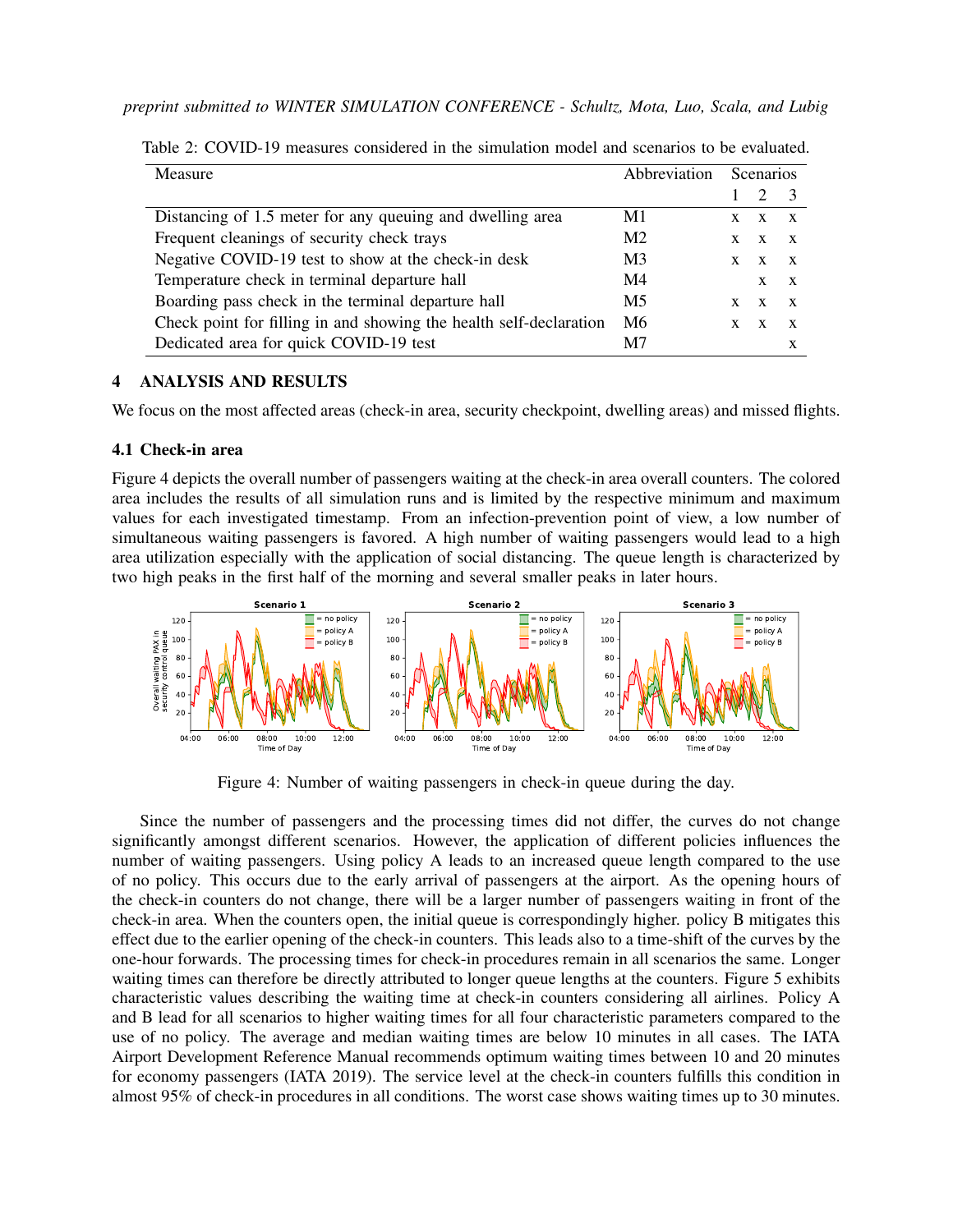

<span id="page-7-0"></span>Figure 5: Simulation results for the waiting time at the check-in counters (95%-quantile (green), average (orange), and median (blue).

Figure [6](#page-7-1) displays the median (blue) and the 95%-quantile (green) of the waiting times in scenario 1 divided by airlines. The service quality differs considerably between the carriers. Worse service quality can be observed for check-in procedures from airlines 2, 5, and 7. On the other hand airline, 3 and 6 are characterized by comparatively low time parameters. The usage of policy 1 leads to increased waiting times for the 95%-quantile at all check-in counters. Except for airline 6, the median also increases in all cases. Applying policy 2 can slightly absorb the negative effect, but the values for the case with no policy used are not achievable.



<span id="page-7-1"></span>Figure 6: Median (blue) and 95%-quantile (green) of waiting time at check-in queue for all airlines under different policies (solid line = no policy; dashed line = policy A; dotted = policy B) in scenario 1.

## 4.2 Security checkpoint

Security controls are always inevitable in every airport for departures, which is the most important check to guarantee the safety of not only the air transportation system but also the passengers themselves. Figure [7](#page-8-0) shows the simulation results for security control waiting time values in all scenarios. The average and median values for both scenarios 1 and 2 are similarly around 20 minutes, and the 95%-quantile can reach up to 45 minutes depending on the scenario and the implemented policy. For airport planning the IATA emphasizes a maximum waiting time of 5 to 10 minutes at the security check [\(IATA 2019\)](#page-10-16). As this threshold is significantly exceeded, the service level of the security control in the airport model is classified as sub-optimal. The almost unchanged values distribution for both scenarios 1 and 2, as well as, they under the additional policies indicates that the temperature checking in the terminal departure hall (M4) does not affect the security process, and the security waiting time only relates to the number of passengers waiting. The values in scenario 3 are slightly smaller compared to scenario 1 or 2. It reflects that due to some passengers requiring a long time on the COVID-19 quick test, a buffer is generated there so that fewer passengers congest at the security control. The waiting time values increase slightly if policy A or B is added to scenario 3. When the passengers arriving 1 hour earlier, under this situation more passengers would appear at the security in the meantime.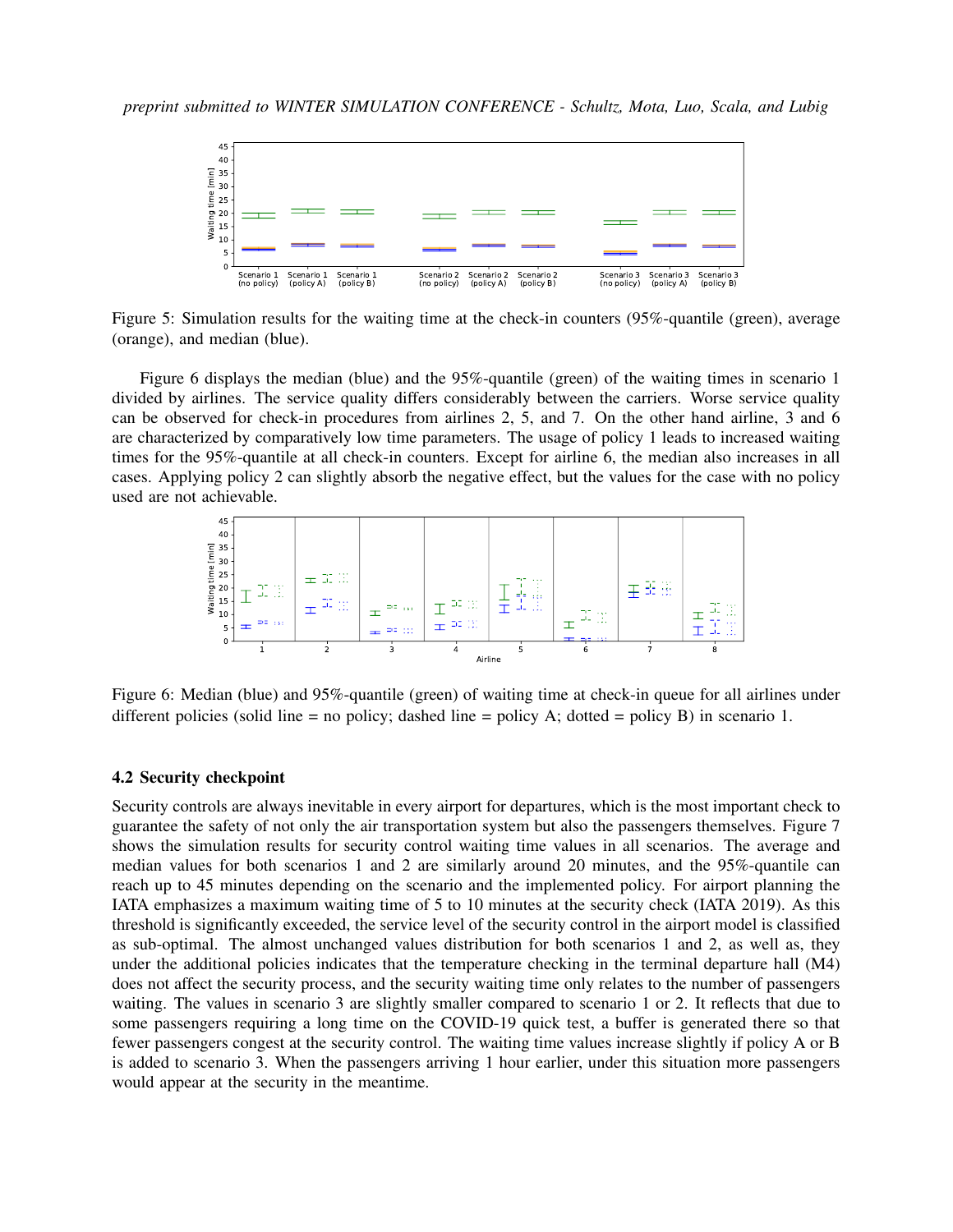

<span id="page-8-0"></span>Figure 7: Waiting times at the security control 95%-quantile (green), average (orange), and median (blue).

In brief, COVID-19 restrictions result in a longer process time than usual because of the regular trays cleaning and stricter security checking. Therefore, the current number of security counters in the *Airport in the Lab* are under-designed, which can not cope with the congestion at security under COVID-19. This is a universal phenomenon in many real airports, where their available security counters have been already under tremendous pressure.

The number of passengers waiting at the security control varies with the rate of the passengers arriving at the terminal (see Figure [8\)](#page-8-1). According to policy B, check-in counters open 1 hour earlier, the security process is shifted 1 hour ahead correspondingly. In the highest peak in scenario 1 or 2, a maximum of 200 passengers wait in front of the security area, where the capacity of the queue length and available space is almost reached, taking into account the 1.5 m spacing requirement. In scenario 3, we observe fewer waiting passengers because of the buffering effect from the COVID-19 quick tests. But there are still 180 passengers at the highest peak time of scenario 3 (policy A).



<span id="page-8-1"></span>Figure 8: Number of waiting passengers in security control queue during the day.

## 4.3 Dwelling areas

Passengers are waiting until their responsible check-in counter opens. The airside dwelling area includes a catering court as well as the domestic and international gate lounge for passengers, which are waiting for boarding. Figure [9](#page-9-0) (next page) exhibits the number of waiting passengers and the corresponding waiting time for both areas in scenario 3 (no policy) and scenario 3 (policy B). If policy B is implemented, no significant changes in the number of passengers waiting and waiting time can be observed for the landside area. However, this is not the case for the airside. policy B results in a doubled number of dwelling passengers after 5 a.m. compared to the usage of no policy. Additionally, the time spent in the areas is also significantly increased compared to the application of no policy. When using policy B, terminal processes start earlier, resulting in earlier access to the gate area and thus higher space utilization in this area.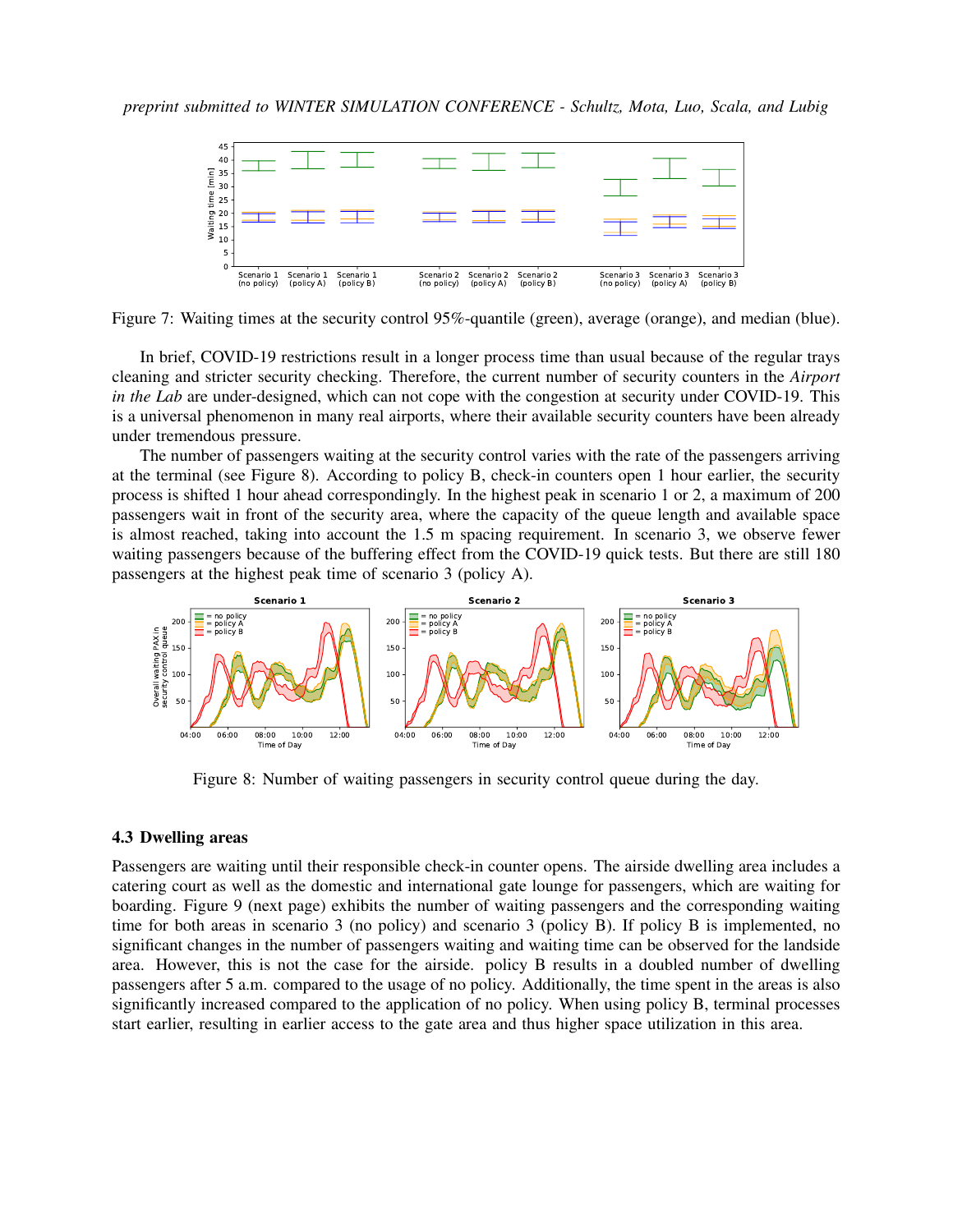

<span id="page-9-0"></span>Figure 9: Number of passengers dwelling in land-/airside areas (top) and duration of stays (bottom).

## 4.4 Missed flights

A negative effect of the new mandatory processes (COVID-19 measures) is missing the flight in our scenarios (i.e. passengers will arrive too late to be served in time). The model considers two points of missing a flight: (a) the passenger arrives too late at the check-in desk and (b) the passenger is too late at the gate. The first case can occur due to late arrival at the airport or because of long waiting times at pre-check-in procedures (temperature check and COVID-19 quick test) or the check-in counter. The second case is a result of long waiting times at the security control. Figure [6](#page-7-1) shows the number of missed flights.



Figure 10: Median (blue bar) and minima/maxima (red range) missed flights.

In scenarios 1 and 2 for the use of no policy, about 150 passengers are not reaching the flight. For scenario 3 the value is increased to 180 passengers, due to the additional processing time for COVID-19 quick test. If only the passengers arriving earlier and the check-in opening times remain the same (policy A) no significant influence can be observed for scenarios 1 or 2. However, in scenario 3 the number of passengers with missed flights is reduced. The earlier access at the airport can absorb the additional time needed for COVID-19 quick test before the check-in. If The check-in opening times are also adjusted (policy B), the number of passengers, who miss their flights, can be reduced by up to 50%.

## 5 CONCLUSION AND OUTLOOK

In this work, we have evaluated the impact of COVID-19 measures on airport terminal departure operations by developing a dynamic passenger flow simulation model. The findings reveal that the performance is negatively impacted especially the check-in area in terms of the number of passengers in the queue. This leads to significant congestion in the security checkpoint area, making it the bottleneck of the airport system. The two policies implemented did not result effectively in mitigating the congestion in both check-in and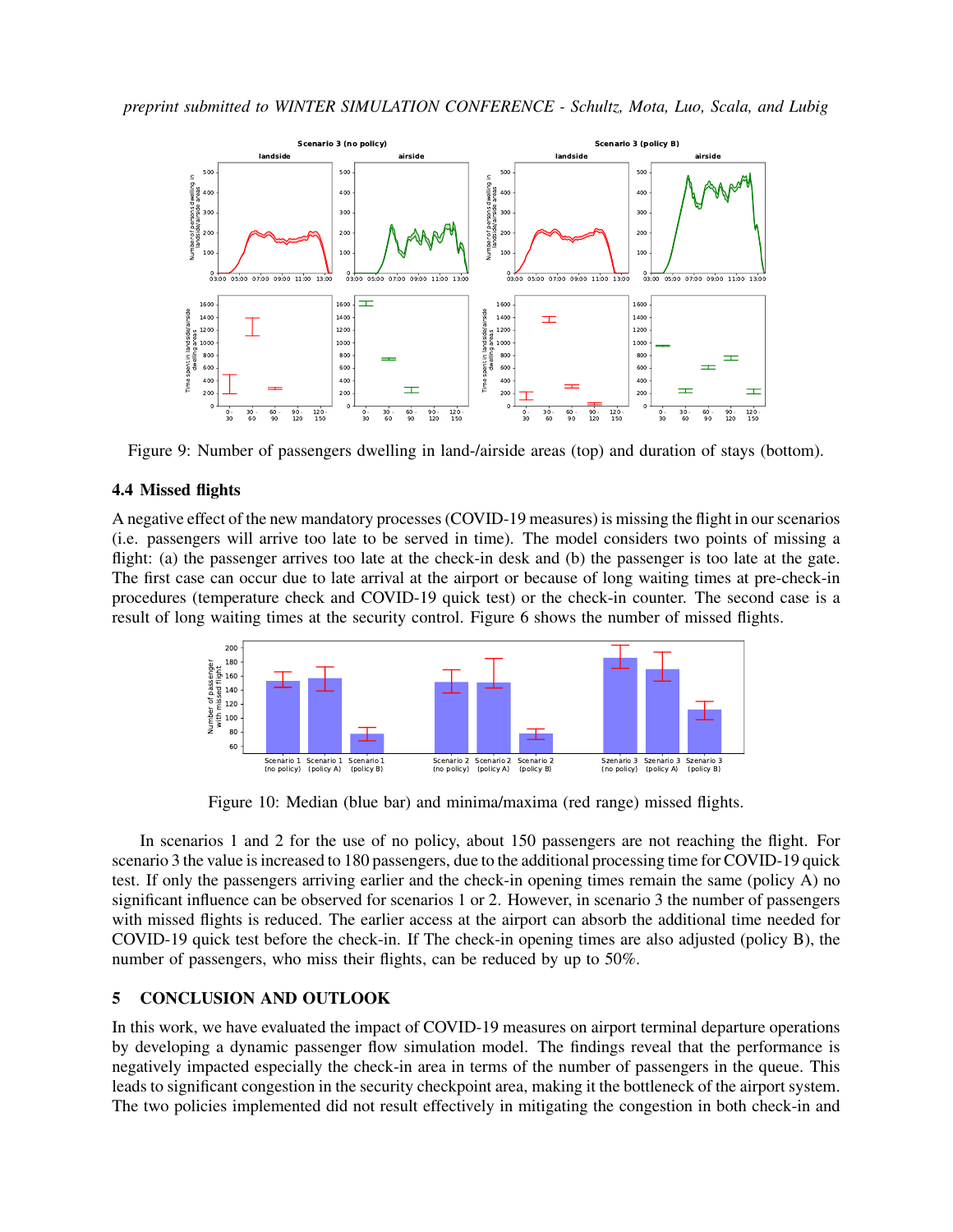security areas. In particular, policy B was shifting the congestion earlier in time compared to policy A, as in this policy check-in desks were opened sometime in advance. policy B was effective in reducing the number of passengers who would miss their flights due to congestion, on the other hand, it generated congestion in the airside dwelling areas (gate lounges, catering area), which is not ideal under the pandemic point of view. The opposite phenomena are seen when no policy is active or when policy A is implemented. This leads to a trade-off, between the benefit of reducing the number of missed flights and the disadvantage of an increasing number of passengers at the airside area of the terminals. The implementation of policy B requires the coordination of airport operators and airlines for managing resources like check-in desks amount and opening times. Our reference implementation provided in this work could be beneficial to airport operators as they can evaluate which areas might be the most congested. Moreover, operators can choose an appropriate tested policy, which should be applied for avoiding this congestion. Our approach has the advantage of predicting and identifying potential bottlenecks in the system, and easily evaluate different scenarios which would be difficult to achieve in real operations. In real operations, there are often complex interactions and dependencies that are difficult to model or resolve and in particular prevent the identification of appropriate candidates for operational improvements. However, the model requires reliable input data, in terms of processing times, to obtain reliable results. Therefore, the authors will focus on the calibration and validation of the model in the next steps. In further developments, we will transfer the insights and lessons learned from the *Airport in the Lab* to a real case study. Also, additional mitigation policies can be implemented based on the use of technology and new management paradigms.

## ACKNOWLEDGMENTS

This project has received funding from the SESAR/European Union's Horizon 2020 research and innovation program under grant agreement No 891287. The opinions expressed herein reflect the authors' view only. Under no circumstances shall the SESAR Joint Undertaking is responsible for any use that may be made of the information contained herein.

## **REFERENCES**

- <span id="page-10-8"></span>Alodhaibi, S., R. L. Burdett, and P. K. Yarlagadda. 2017. "Framework for airport outbound passenger flow modelling". *Procedia Engineering* 174:1100–1109.
- <span id="page-10-12"></span>Choi, J. H. 2021. "Changes in airport operating procedures and implications for airport strategies post-COVID-19". *Journal of Air Transport Management* 94:102065.
- <span id="page-10-7"></span>EASA 2020. *COVID-19 Aviation Health Safety Protocol : Operational Guidelines for the management of air passengers and aviation personnel in relation to the COVID-19 pandemic*.

<span id="page-10-5"></span>EUROCONTROL 2020. "EUROCONTROL, Five-Year Forecast 2020-2024".

- <span id="page-10-3"></span>EUROCONTROL 2021. "EUROCONTROL, Comprehensive Assessment of COVID-19's Impact on European Air Traffic".
- <span id="page-10-6"></span>FAA 2020. "COVID-19: Updated Interim Occupational Health and Safety Guidance for Air Carriers and Crews".

<span id="page-10-16"></span>IATA 2019. "Airport Development Reference Manual, 11th Edition".

<span id="page-10-14"></span>IATA 2020a. "Guidance for Cabin Operations During and Post Pandemic, edt. 4".

<span id="page-10-4"></span>IATA 2020b. "European Air Transport COVID-19 Impacts and recovery to be Worse than other regions".

<span id="page-10-15"></span>IATA 2021. "COVID-19 Travel Regulations Map".

<span id="page-10-2"></span>ICAO 2021. *Effects of Novel Coronavirus (COVID-19) on Civil Aviation: Economic Impact Analysis*.

<span id="page-10-0"></span>IMHOTEP Consortium 2020. "IMHOTEP - Integrated Multimodal Airport Operations for Efficient Flow Management".

- <span id="page-10-11"></span>Janssen, S., A. Sharpanskykh, R. Curran, and K. Langendoen. 2019. "AATOM: an agent-based airport terminal operations model simulator". *SummerSim-SCSC, 2019 July 22-24, Berlin, Germany*.
- <span id="page-10-1"></span>Kierzkowski, A., and T. Kisiel. 2016. "Simulation model of security control system functioning: A case study of the Wroclaw Airport Terminal". *Journal of Air Transport Management* 64:173–185.
- <span id="page-10-13"></span>Kierzkowski, A., and T. Kisiel. 2020. "Simulation model of security control lane operation in the state of the COVID-19 epidemic". *Journal of Air Transport Management* 88:101868.
- <span id="page-10-9"></span>Ma, W., T. Kleinschmidt, C. Fookes, and P. K. Yarlagadda. 2011. "Check-in processing: simulation of passengers with advanced traits". In *Proc. of the 2011 Winter Simulation Conference*, edited by S. Jain et al., 1778–1789. Phoenix, Arizona: IEEE.
- <span id="page-10-10"></span>Manataki, I. E., and K. G. Zografos. 2010. "Assessing airport terminal performance using a system dynamics model". *Journal of Air Transport Management* 16(2):86–93.